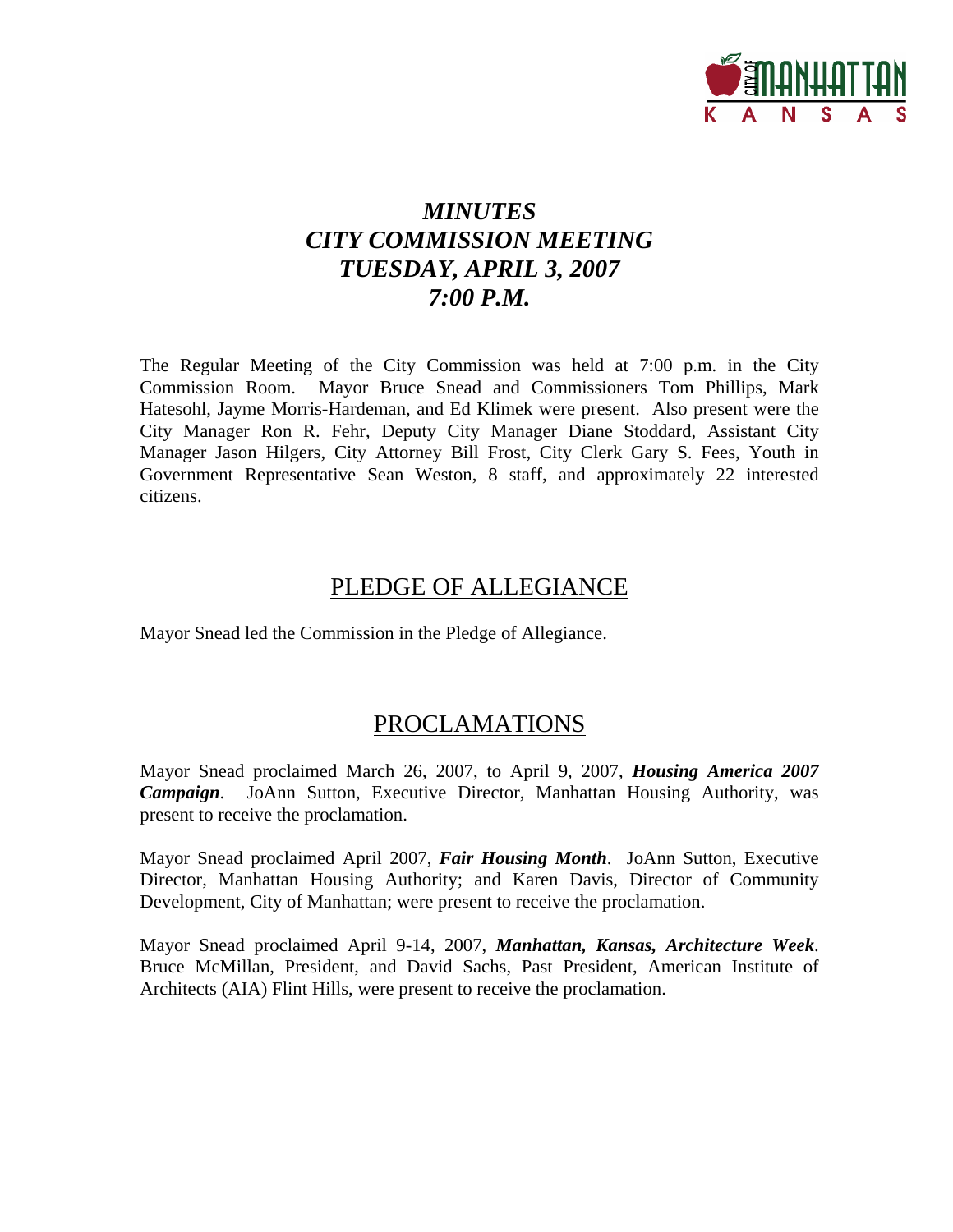## PUBLIC COMMENTS

Mayor Snead opened the public comments.

John Furney, 3106 Freeman Circle Road, informed the Commission that he was trying to put into place a regular bus transportation schedule for Manhattan. He stated the corporation would be called Bethany Waters and hoped the City Commission would support the idea and provide feedback. He said he was not looking for money from the City and was hoping to build community support throughout the summer and be at full strength when the university students come back.

Mayor Snead stated that he was receptive to this important issue in meeting transportation needs and looked forward to seeing the proposal.

Mr. Furney said if the City of Manhattan would reach the 50,000 population threshold, he didn't want to affect other transportation providers, but was looking to assist and work with current services. He said that infrastructure improvements and curb cuts would be needed.

Hearing no other comments, Mayor Snead closed the public comments.

# COMMISSIONER COMMENTS

Commissioner Klimek informed the community of K-18 highway improvements near the Corporate Technology Park and asked drivers to be careful and protect those working on the highway. He stated that the Riley County Police Department would be enforcing that work area during the construction period.

Commissioner Morris-Hardeman stated that there is a huge need for public transportation in our community and informed citizens that April is Child Abuse and Prevention Month.

Mayor Snead recognized Sean Weston, Youth in Government representative. He informed the community that the City of Manhattan is in the midst of Spring Clean-Up and encouraged citizens to attend Sunset Zoo's Eggstravaganza event this Saturday, April 7, 2007.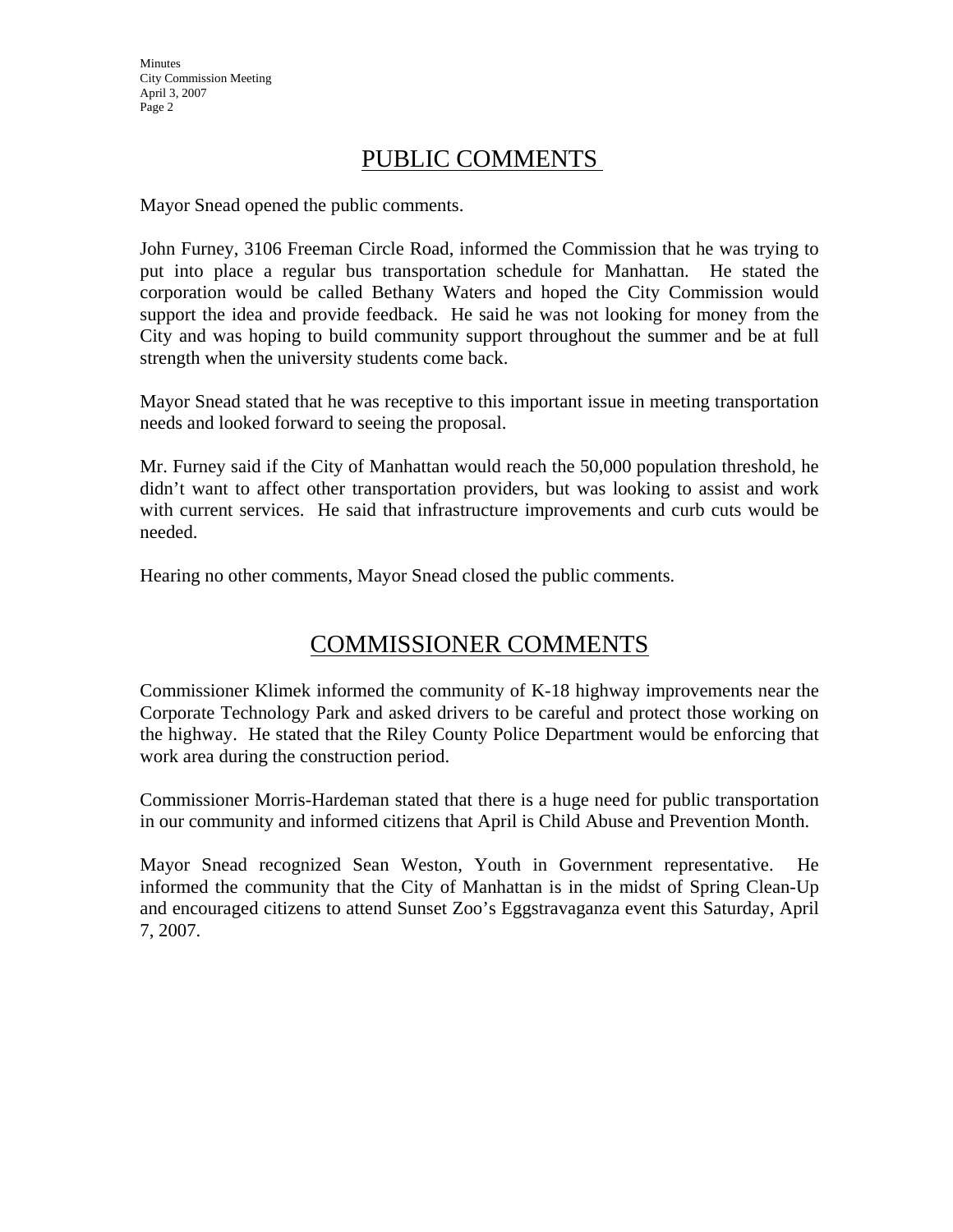## CONSENT AGENDA

(\* denotes those items discussed)

### **MINUTES**

The Commission approved the minutes of the Special City Commission Meeting held Thursday, March 15, 2007; March 27, 2007; and the Regular City Commission Meeting held Tuesday, March 20, 2007.

### **CLAIMS REGISTER NOS. 2586 and 2587**

The Commission approved Claims Register No. 2586 and 2587 authorizing and approving the payment of claims from March 14, 2007, to March 27, 2007, in the amounts of \$29,935.44 and \$4,398,273.50, respectively.

### **LICENSE – CEREAL MALT BEVERAGE**

The Commission approved a Cereal Malt Beverage License for calendar year 2007 for Rusty's Last Chance, 1213 Moro, Manhattan, Kansas.

### **FINAL PLAT – MANHATTAN EMERGENCY SHELTER PUD**

The Commission accepted the easements and rights-of-way, as shown on the Final Plat of Manhattan Emergency Shelter P.U.D. Addition, generally located at the northwest corner of South 4<sup>th</sup> Street and Yuma Street, based on conformance with the Manhattan Urban Area Subdivision Regulations.

#### **ORDINANCE NO. 6615 – AMEND DANGEROUS DOG SECTION**

The Commission approved Ordinance No. 6615 amending Section 6-25 of the Code of Ordinances relating to the keeping and harboring of dangerous dogs within the City of Manhattan, and adding new Section 6-30 to the Code of Ordinances, defining aggressive dogs at-large and providing penalties therefore.

**\* RESOLUTION NO. 040307-A – KDOT AGREEMENT and SUPPLEMENTAL AGREEMENT – FOURTH STREET AND BLUEMONT AVENUE INTERSECTION PROJECT (ST0703)**

Rob Ott, Interim Director of Public Works, and Jason Hilgers, Assistant City Manager and Redevelopment Coordinator, answered questions from the Commission.

The Commission approved Resolution No. 040307-A authorizing the Mayor and City Clerk to execute Agreement No. 23-07 with the Kansas Department of Transportation and a supplemental agreement with HWS Consulting Group, of Manhattan, Kansas, in the amount of \$75,686.00 for the Fourth Street and Bluemont Avenue Intersection Project (ST0703).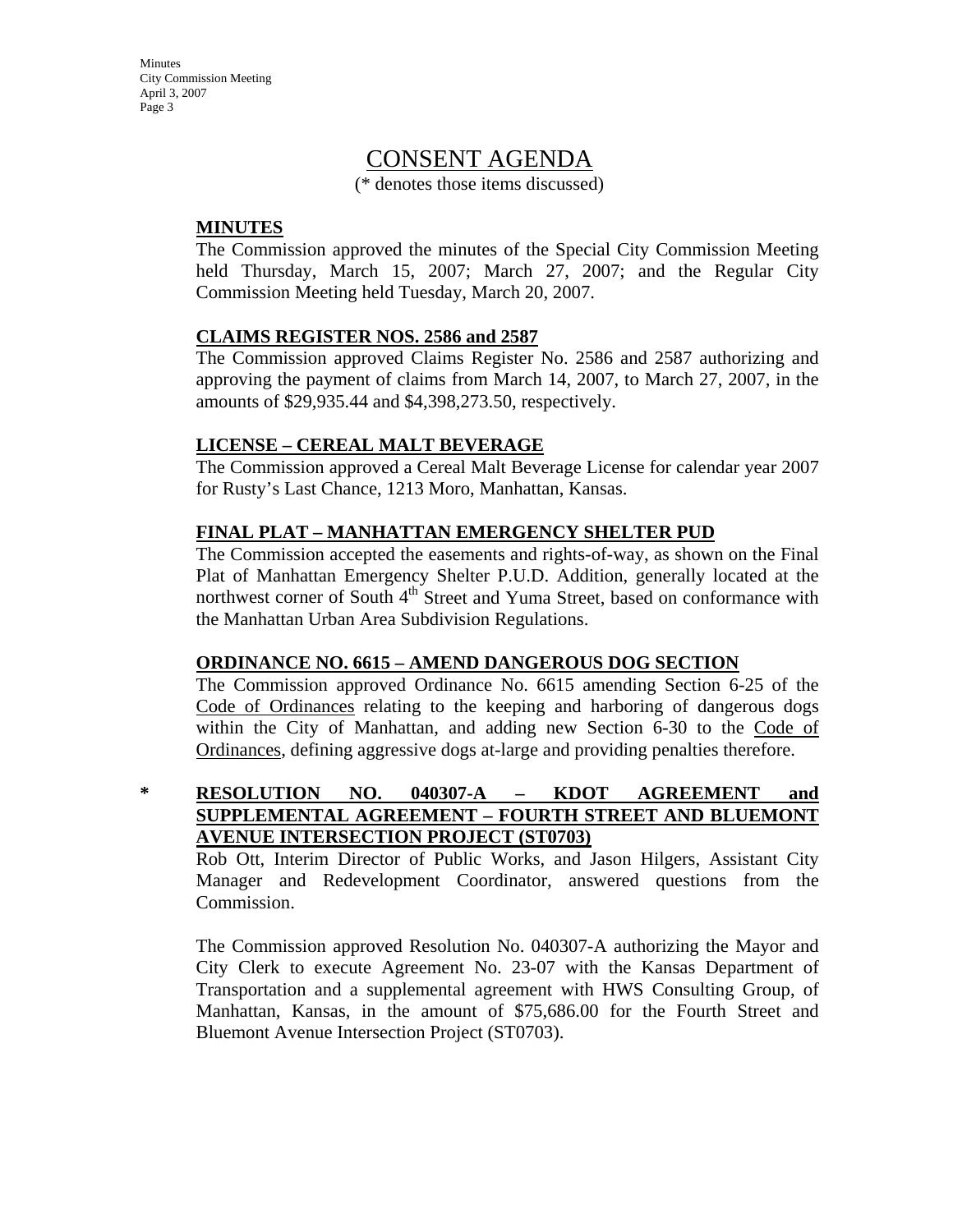## CONSENT AGENDA (*CONTINUED*)

## **AWARD CONTRACT – CEDAR GLEN ADDITION – SANITARY SEWER IMPROVEMENTS (SS0615)**

The Commission accepted the Engineer's Estimate for 2006 Sanitary Sewer Improvements for Cedar Glen Addition in the amount of \$418,000.00 and awarded a construction contract for sanitary sewer improvements to the low bidder, Walters-Morgan Construction Company, Inc., of Manhattan, Kansas, in the amount of \$288,868.00;

## **AWARD CONTRACT – CEDAR GLEN ADDITION – STORM WATER IMPROVEMENTS (SM0602)**

The Commission accepted the Engineer's Estimate for 2006 Storm Water Improvements for Cedar Glen Addition in the amount of \$1,029,000.00 and awarded a construction contract for storm water improvements to the low bidder, Middlecreek Corporation, Inc., of Peabody, Kansas, in the amount of \$790,305.00.

### **AWARD CONTRACTS – HOUSING REHABILITATION PROJECTS**

The Commission accepted the bids for 512 South  $12<sup>th</sup>$  Street, 2309 Walnut Street, and 1330 Yuma Street; awarded the bids to the lowest responsible bidder; authorized City Administration to approve any necessary change orders; and authorized the Mayor and City Clerk to enter into agreements with the contractors and property owners for expenditure of Housing Rehabilitation Funds.

## **NEGOTIATE CONTRACT – ENGINEERING SERVICES – SCENIC DRIVE AND MILLER PARKWAY INTERSECTION (ST0705)**

The Commission authorized City Administration to negotiate a contract with Schwab & Eaton, P.A., of Manhattan, Kansas, for improvements at the intersection of Scenic Drive and Miller Parkway.

### **CHANGE ORDER NO. 1 – STONE POINTE, UNIT 1, PH I – STREET IMPROVEMENTS (ST0611)**

The Commission approved Change Order No. 1 for Stone Pointe, Unit 1, PH I, Street Improvements (ST0611) resulting in a net increase in the amount of \$198,000.00 (+18.91%) to the contract with Walters-Morgan Construction Co., of Manhattan, Kansas.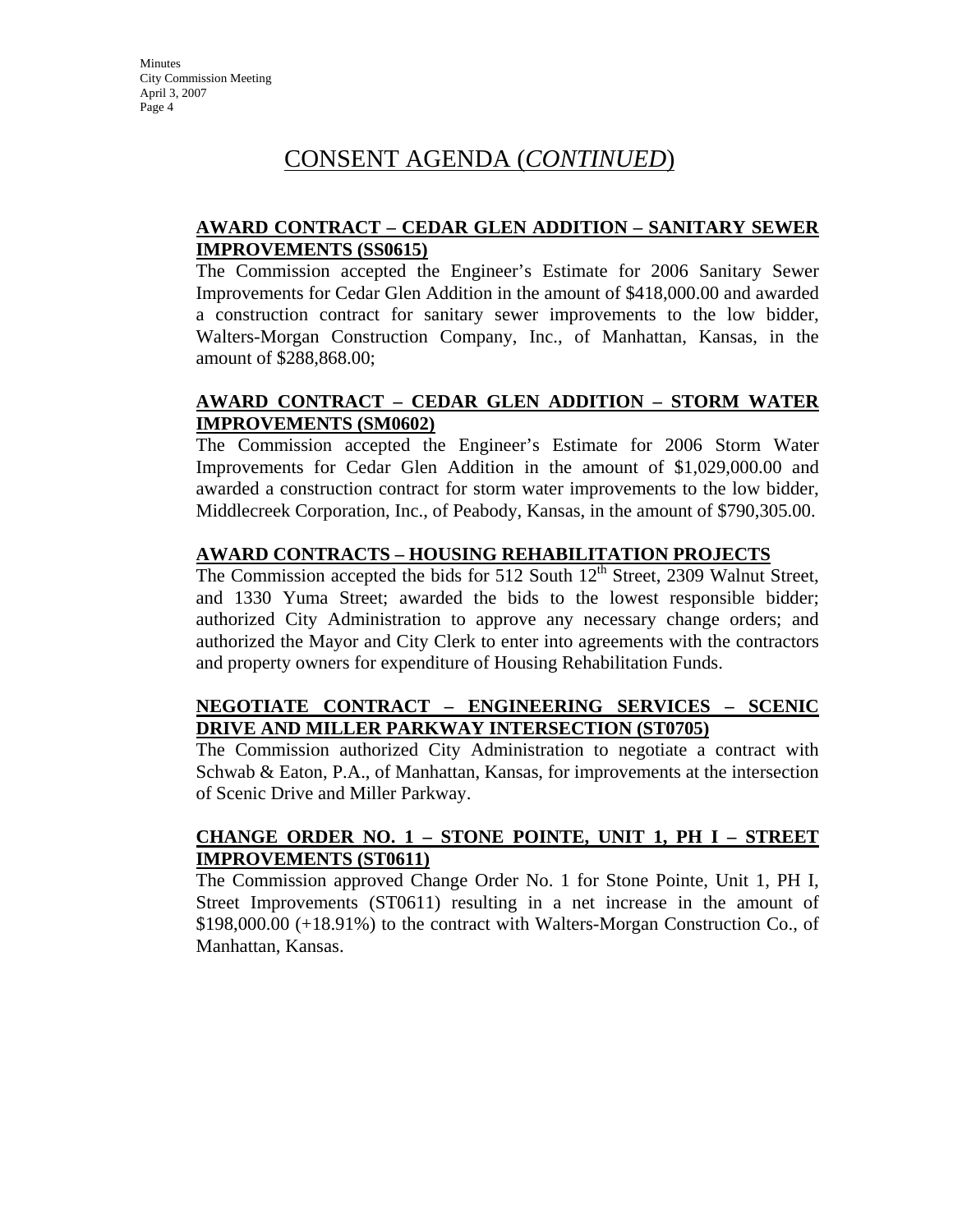# CONSENT AGENDA (*CONTINUED*)

## **CHANGE ORDER NO. 1 – STONE PONTE, UNIT 1, PH II – STREET IMPROVEMENTS (ST0617)**

The Commission approved Change Order No. 1 for Stone Pointe, Unit 1, PH II, Street Improvements (ST0617) resulting in a net increase in the amount of \$54,000.00 (+9.76%) to the contract with Walters-Morgan Construction Co., of Manhattan, Kansas.

## **REQUEST FOR PROPOSALS – ENGINEERING SERVICES – 2007 NEW AND PARALLEL WATER LINES PROJECT (WA0703)**

The Commission authorized City Administration to solicit proposals for engineering services for the 2007 New and Parallel Water Lines Project and appointed Commissioner Hatesohl to serve on the selection committee.

## **\* PURCHASE – 2007 SINGLE-AXLE 5-YARD FOUR-WHEEL-DRIVE DUMP TRUCK - STREET DEPARTMENT**

Rob Ott, Interim Director of Public Works, provided additional information on the proposed purchase and uses of the new truck.

The Commission authorized City Administration to purchase a 2007 Single-Axle 5-Yard Four-Wheel-Drive Dump Truck, replacing Unit 29, from Kansas City Freightliner, of Kansas City, Missouri, in the amount of \$75,337.64.

## **\* PURCHASE – TANDEM-AXLE TEN-YARD DUMP TRUCK – STREET DEPARTMENT**

Rob Ott, Interim Director of Public Works, provided additional information on the proposed purchase and uses of the new truck.

The Commission purchased a Tandem-Axle Ten-Yard Dump Truck, Unit 165, from KCR International Truck Sales, of Kansas City, Missouri, in the amount of \$80,246.00.

## **\* HANGAR LEASE – KANSAS AIR CENTER, INC.**

Peter Van Kuren, Airport Director, answered questions from the Commission.

The Commission authorized the Mayor and City Clerk to execute the E-1 Hangar Lease agreement between City of Manhattan and Kansas Air Center, Inc.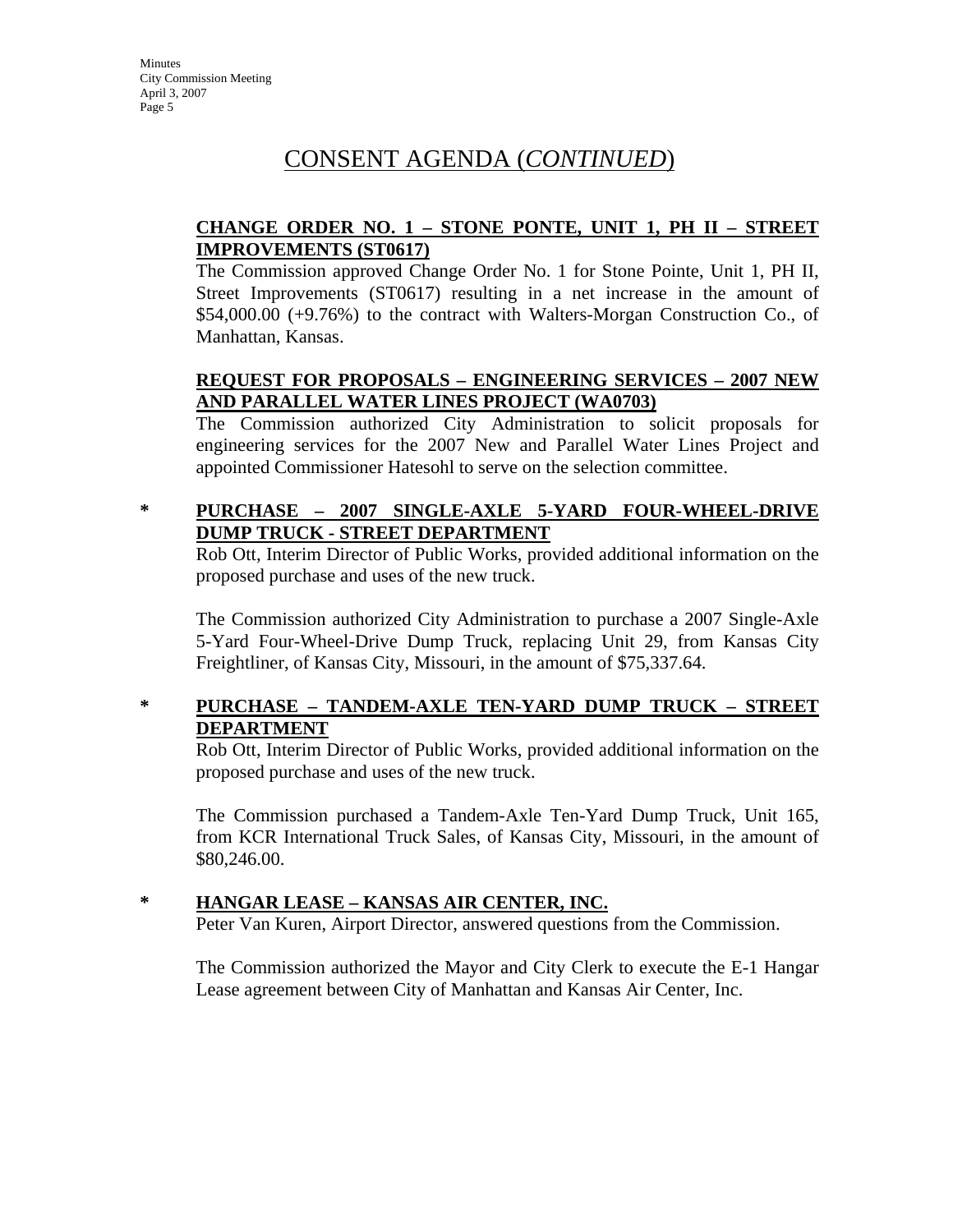## CONSENT AGENDA (*CONTINUED*)

## **AGREEMENT – VETERINARY SERVICES – SUNSET ZOOLOGICAL PARK**

The Commission authorized the City of Manhattan to renew the agreement with Kansas State University in connection with Veterinary Services at Sunset Zoological Park.

### **\* REAL ESTATE CONTRACT – BOYS AND GIRLS CLUBS, OF MANHATTAN, KANSAS – 5TH STREET and PIERRE STREET NORTHWEST CORNER**

Jason Hilgers, Assistant City Manager and Redevelopment Coordinator, provided additional information on the item and answered questions from the Commission.

The Commission authorized the Mayor and City Clerk to enter into a contract with the Boys and Girls Clubs, of Manhattan, Kansas, for the purchase of City property located at the northwest corner of 5<sup>th</sup> and Pierre Streets.

Dee R. Ross, 2304 Brockman Street, asked questions about the cost of Fourth Street and Bluemont Avenue Intersection project, roundabouts versus four way stop signs, traffic issues, costs of special assessments to the taxpayers listed in items on the consent agenda, and asked about the housing rehab projects.

Rob Ott, Interim Director of Public Works; Jason Hilgers, Assistant City Manager and Redevelopment Coordinator; Ron Fehr, City Manager; and Karen Davis, Director of Community Development, answered questions and provided clarification on items asked by Mr. Ross.

After discussion, Commissioner Hatesohl moved to approve the consent agenda. Commissioner Phillips seconded the motion. On a roll call vote, motion carried 5-0.

# GENERAL AGENDA

## **FIRST READING - HEALTH CARE FACILITY REVENUE BONDS - MEADOWLARK HILLS RETIREMENT COMMUNITY**

Diane Stoddard, Deputy City Manager, presented the item.

Steve Shields, Executive Director and Chief Executive Officer (CEO), Meadowlark Hills Retirement Community, provided a brief summary of the project and voiced excitement about what this expansion brings to the community of Manhattan.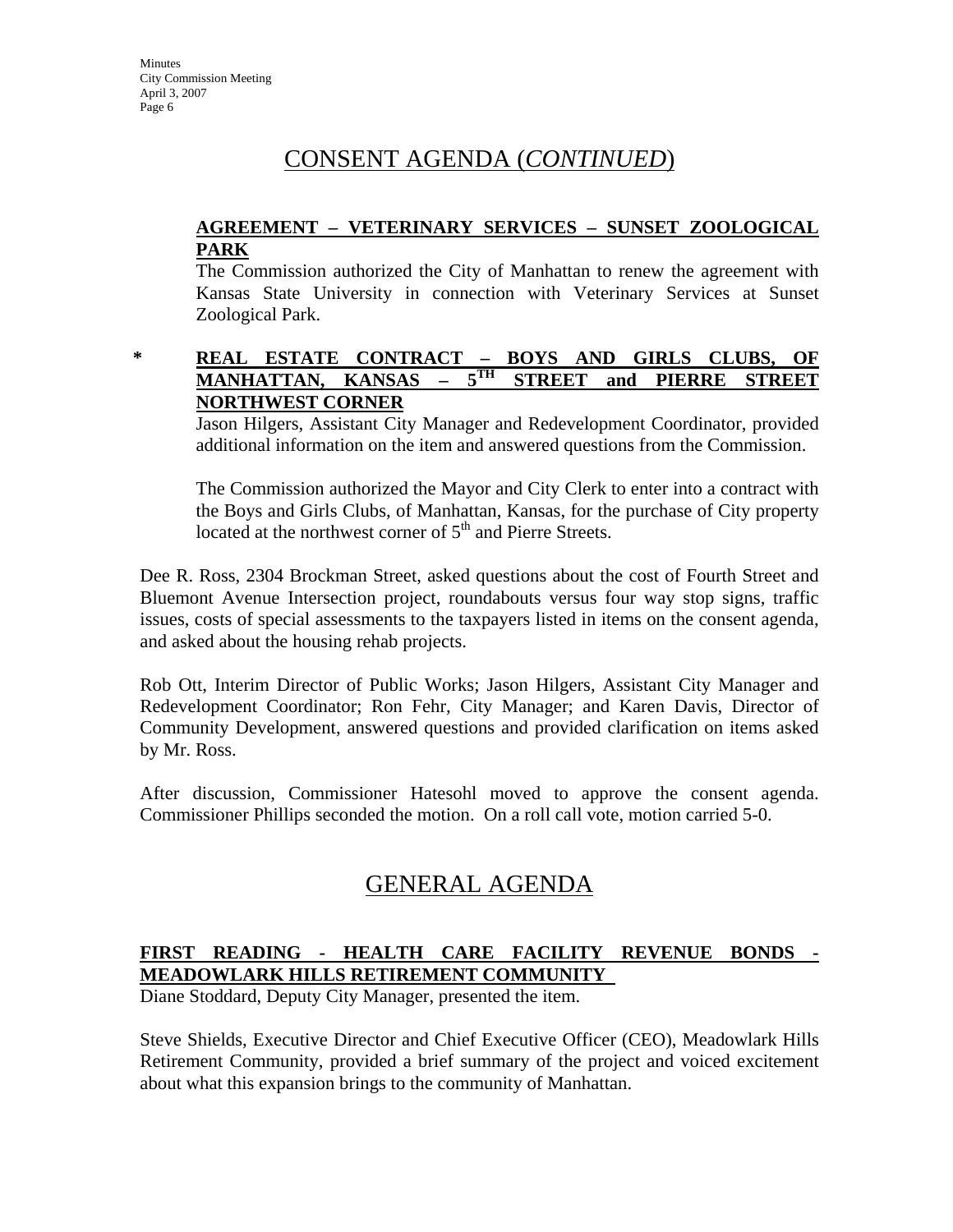## GENERAL AGENDA *(CONTINUED)*

## **FIRST READING - HEALTH CARE FACILITY REVENUE BONDS - MEADOWLARK HILLS RETIREMENT COMMUNITY** *(CONTINUED)*

After discussion, Commissioner Phillips moved to approve first reading of an ordinance issuing up to \$29 million in Health Care Facility Revenue Bonds for Meadowlark Hills Retirement Community. Commissioner Hatesohl seconded the motion. On a roll call vote, motion carried 5-0.

## **FIRST READING – AMEND FINAL DEVELOPMENT PLAN - LIMEY POINTE COMMERCIAL PLANNED UNIT DEVELOPMENT**

Eric Cattell, Assistant Director for Planning, presented the item.

Rick Kiolbasa, Dial Realty, provided additional information on the item and informed the Commission this business is part of the relocation efforts for downtown redevelopment.

After discussion, Commissioner Hatesohl moved to approve first reading of an ordinance amending the Final Development Plan for Lot 3 of the Limey Pointe Commercial Planned Unit Development and Ordinance No. 6566, as proposed, based on the findings in the Staff Report *(See Attachment No. 1)*, with the one (1) condition of approval, recommended by the Manhattan Urban Area Planning Board. Commissioner Morris-Hardeman seconded the motion. On a roll call vote, motion carried 5-0.

## **RESOLUTION NO. 040307-B – ADMINISTER - SOUTH RELOCATION PLAN IMPLEMENTATION**

Jason Hilgers, Assistant City Manager and Redevelopment Coordinator, presented the item. He then answered questions from the Commission.

Bill Frost, City Attorney, provided additional information on the South Relocation Plan and responded to Commissioner questions regarding possible claims and benefits of the plan received from business owners and tenants.

After discussion, Commissioner Hatesohl moved to approve Resolution No. 040307-B authorizing City Administration to administer the South Project Area Relocation Plan, as proposed. Commissioner Phillips seconded the motion. On a roll call vote, motion carried 5-0.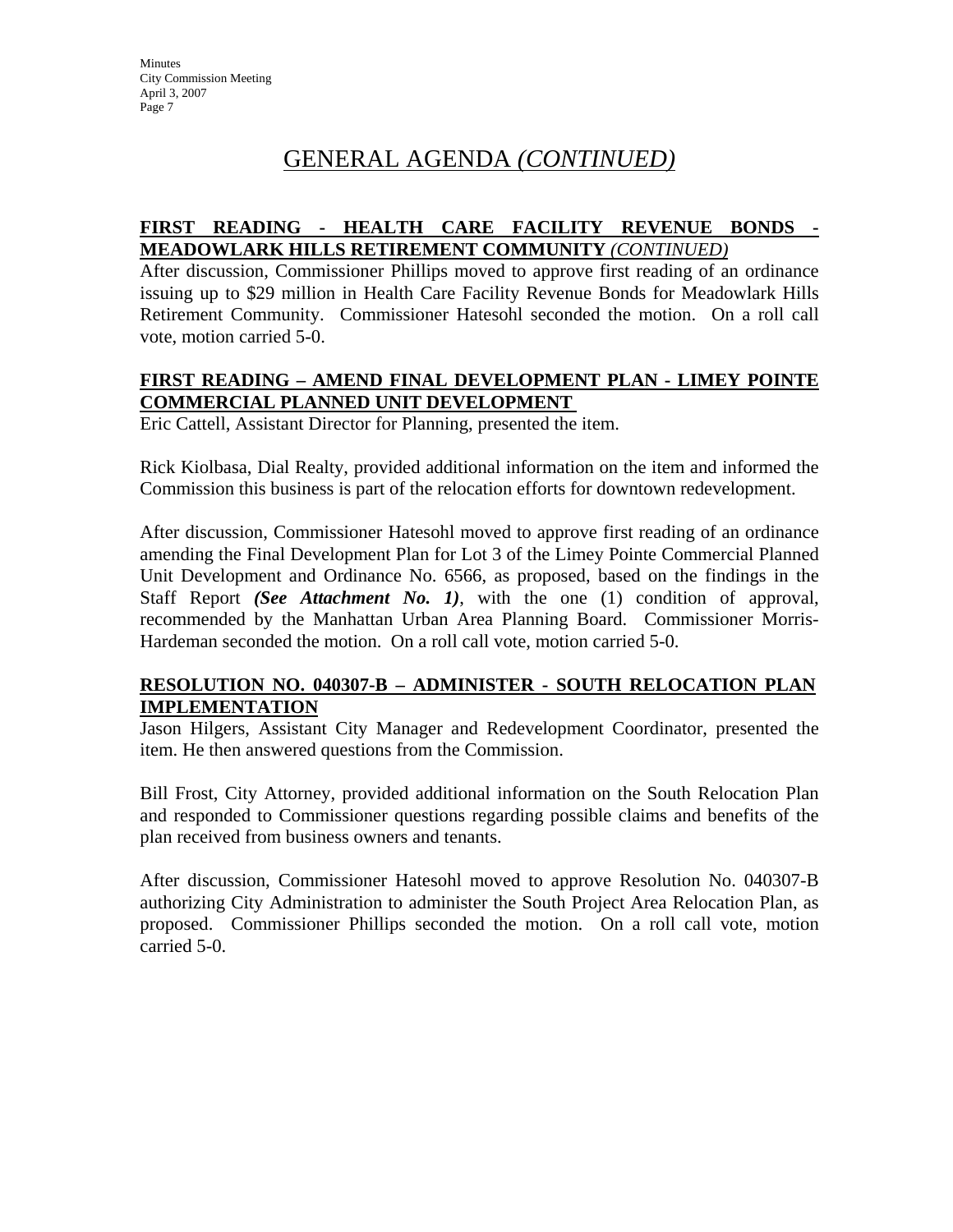## GENERAL AGENDA (*CONTINUED*)

## **CONTRACT - ENGINEERING SERVICES - SOUTH END DISTRICT OF THE DOWNTOWN REDEVELOPMENT PROJECT**

Rob Ott, Interim Director of Public Works, presented the item and answered questions from the Commission.

Jason Hilgers, Assistant City Manager and Redevelopment Coordinator, answered questions from the Commission regarding project funding.

After discussion, Commissioner Morris-Hardeman moved to authorize City Administration to finalize and the Mayor and City Clerk to execute Addendum #1 in the amount of \$99,478.00 with HWS Consulting Group, of Manhattan, Kansas, for additional preliminary engineering services related to the South End District of the Downtown Redevelopment Project. Commissioner Phillips seconded the motion. On a roll call vote, motion carried 5-0.

## **ORDINANCE NO. 6614 - CONDEMNATION OF PROPERTY - SOUTH PROJECT OF DOWNTOWN REDEVELOPMENT**

Jason Hilgers, Assistant City Manager and Redevelopment Coordinator, presented the item.

Rick Kiolbasa, Dial Realty, updated the Commission on the progress and status being made with the property owners in the south project area.

Pernell Peters, representing O'Reilly Auto Parts, Topeka, Kansas, provided information on the employees at the Manhattan store and urged the Commission and Dial Realty to find a suitable place for its business.

After discussion, Commissioner Phillips moved to approve Ordinance No. 6614 authorizing the acquisition of the subject properties within the South Project Area by condemnation. Commissioner Morris-Hardeman seconded the motion. On a roll call vote, motion carried 5-0.

## EXECUTIVE SESSION

Commissioner Hatesohl moved to recess into Executive Session until 8:40 p.m. for the purpose of preliminary discussions related to the acquisition of real estate. Commissioner Morris-Hardeman seconded the motion. On a roll call vote, motion carried 5-0.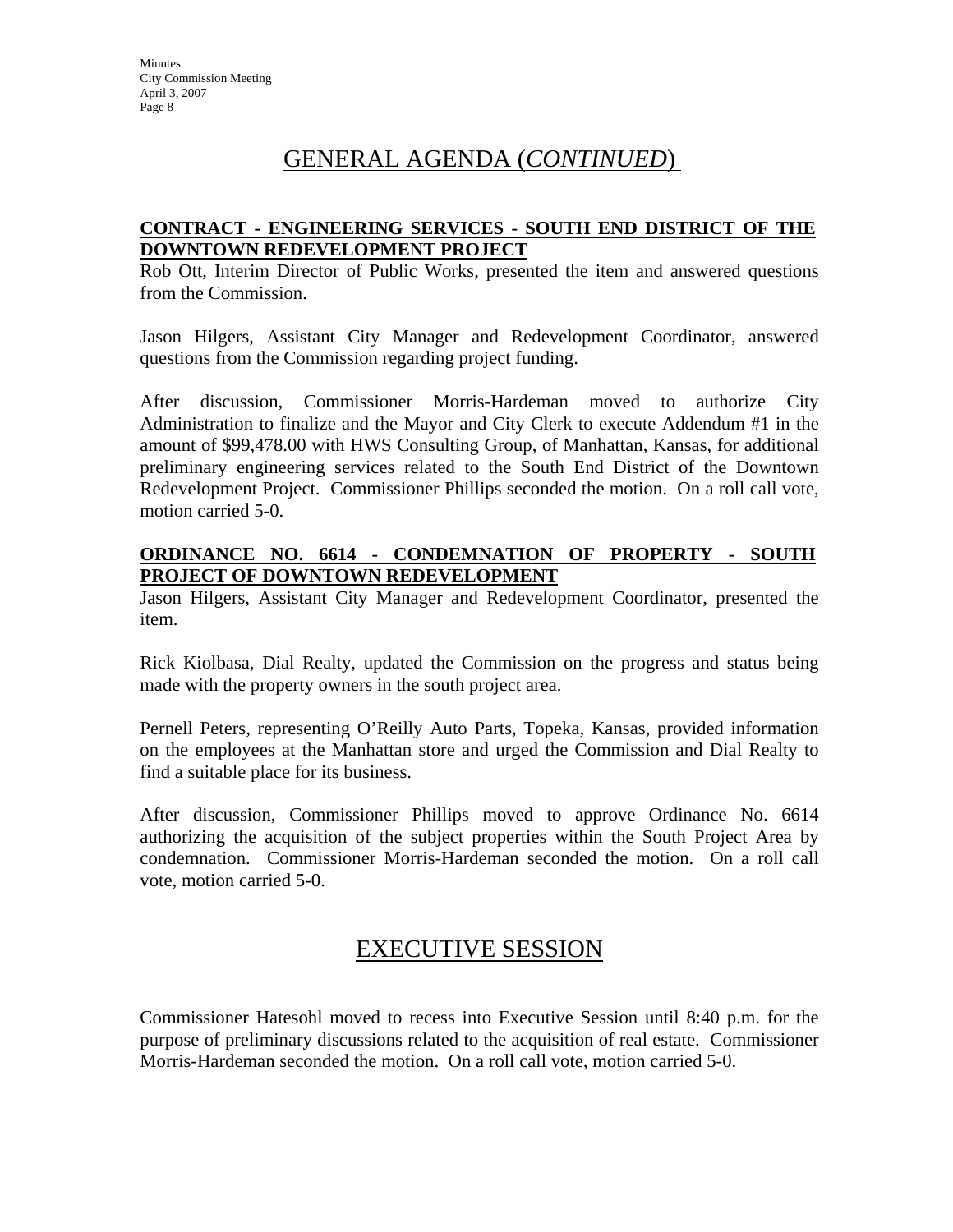## **EXECUTIVE SESSION (CONTINUED)**

At 8:40 p.m., the Commission reconvened with Mayor Snead and Commissioners Phillips, Hatesohl, and Morris-Hardeman in attendance. Mayor Snead moved to recess into Executive Session until 9:00 p.m. for the purpose of preliminary discussions related to the acquisition of real estate. Commissioner Hatesohl seconded the motion. On vote, motion carried 4-0.

At 9:00 p.m., the Commission reconvened with Mayor Snead and Commissioners Phillips, Hatesohl, Morris-Hardeman, and Klimek in attendance.

#### **ADJOURNMENT**

At 9:00 p.m., Mayor Snead moved to adjourn. Commissioner Hatesohl seconded the motion. On vote, motion carried unanimously.

CMC, City Clerk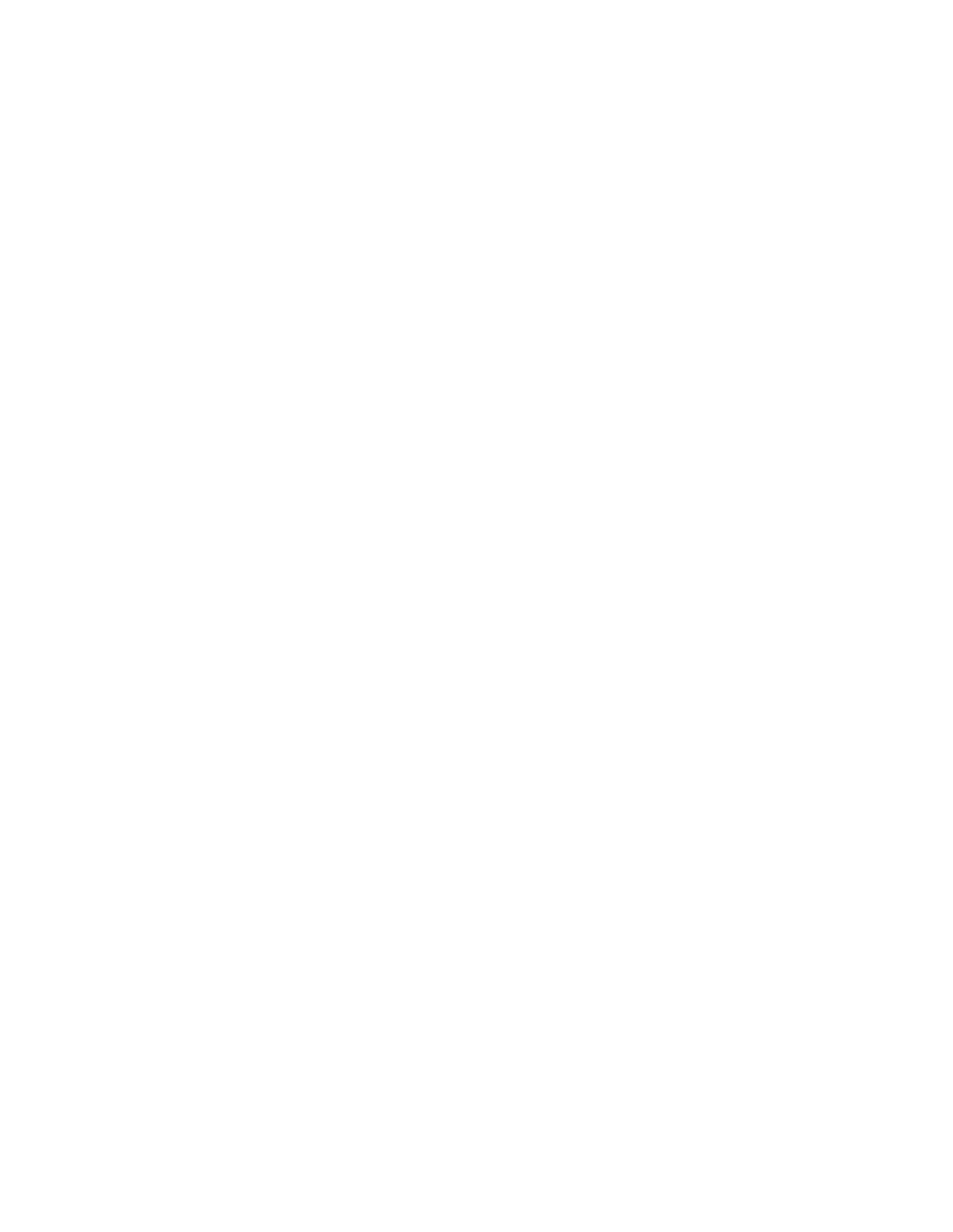*Attachment No. 1* 

#### **STAFF REPORT**

## **ON AN APPLICATION TO AMEND THE APPROVED PLANNED UNIT DEVELOPMENT (PUD)**

## **BACKGROUND**

**APPLICANT/OWNER:** J. Larry Fugate **ADDRESS:** 208 S. Maize Road, Wichita KS 67209

**LOCATION:** Lot 3, Limey Pointe Addition, which is generally located along the north side of McCall Road approximately 250 feet west of the McCall Road and Hostetler Drive intersection.

**AREA:** 54,897 square feet (1.3 acres).

**DATE OF PUBLIC NOTICE PUBLICATION:** Monday, February 26, 2007

## **DATE OF PUBLIC HEARING: PLANNING BOARD:** Monday, March 19, 2007 **CITY COMMISSION:** Tuesday, April 3, 2007

**DESCRIPTION OF PROPOSED AMENDMENT:** Amend Lot 3 of the Limey Pointe Commercial Planned Unit Development District, Ordinance No. 6566, for a proposed drive-in Taco Bell restaurant.

The Limey Pointe PUD was approved with the following conditions of approval:

- 1. Permitted uses shall include all of the Permitted Uses and Conditional Uses allowed in the C- 5, Highway Service Commercial District; except for Adult Businesses which shall be prohibited.
- 2. Landscaping and irrigation shall be provided pursuant to a Landscaping Performance Agreement between the City and the owner, which shall be entered into prior to issuance of a building permit.
- 3. All landscaping and irrigation shall be maintained in good condition.
- 4. Light poles shall be provided as described in the application documents and shall be full cutoff design. Building lighting shall be provided as proposed and shall not cast direct light onto public or private streets or adjacent property.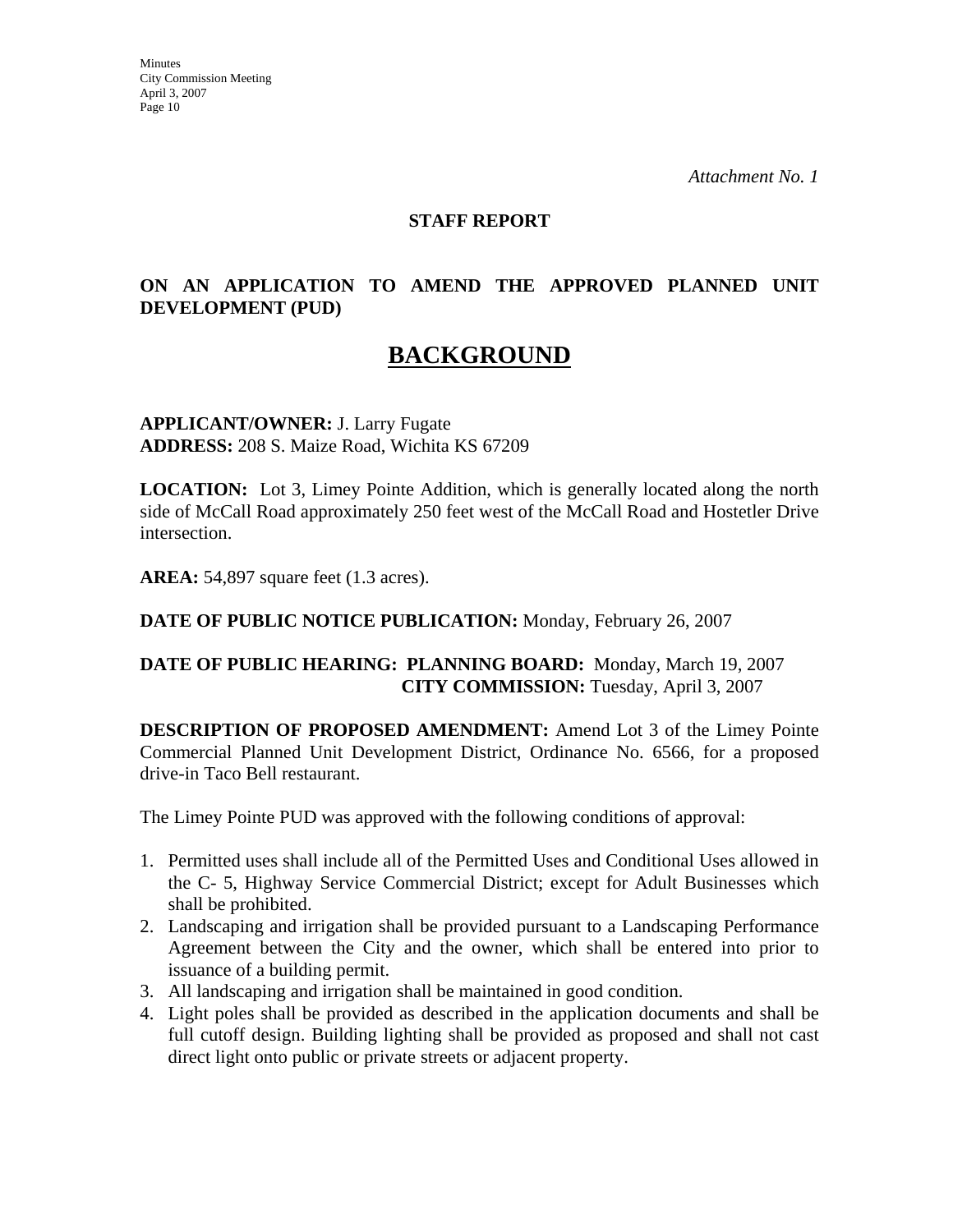*Attachment No. 1* 

- 5. An architecturally unifying pole and/or ground signage plan shall be submitted with the Final Development Plan for the first phase. The signage plan shall apply to the entire PUD, and shall include, but not be limited to, clear architectural elements, materials and lighting, and ground treatments, such as stone planters and landscaping at the sign base. Height, maximum gross surface area, structural type, setback and illumination shall be clearly set out in the signage plan. The signage plan shall indicate that there shall be no more than one (1) pole or ground sign per lot. In addition, pole signs shall have a maximum height of 30 feet above the ground; the total gross surface area of pole and ground signs including reader-boards shall be limited to no more than 1 square foot of sign area per 1 foot of linear street frontage and shall not exceed a maximum 200 square feet in area; skirting for pole signs and the base of pole and ground signs shall include materials and architectural quality similar to those of the associated principal building such as brick, stone and/or stucco; and signs shall include a landscaped area around the base.
- 6. Wall signs shall be permitted as proposed.
- 7. Temporary banner signs shall be limited to no more than one (1) banner sign per lot. Exempt signage shall include signage described in Article VI, Section 6-104  $(A)(1),(2),(4),(5),(7)$  and  $(8)$ ; and Section 6-104  $(B)(2)$ , of the Manhattan Zoning Regulations. Temporary sales aids and portable signs, as described in Article VI, Signs, of the Manhattan Zoning Regulations, shall be prohibited.
- 8. Traffic improvements cited in the July 31, 2006, Inter-Office Memorandum from the City Engineer shall be constructed with the first phase of the development to include:
	- (a.) The second through lane for westbound traffic on McCall Road between Hays Drive and Hostetler Drive shall be added.
	- (b.) The westbound and eastbound left turn lanes shall be aligned at the intersection of Hostetler Drive & McCall Road.
	- (c.) Hostetler Drive shall match the south leg of the intersection in terms of number of lanes and configuration.
	- (d.) An urban section shall be shown on the plans along the north side of McCall Road and shall include curb and gutter.
- 9. Drainage improvements cited in the July 31, 2006, Inter-Office memorandum from the City Engineer for storm inlets and storm sewer pipes shall be provided with the first phase of the development.
- 10. Prior to the development of Lots 3, 5 and 6, an amendment of the PUD shall be submitted and approved prior to issuance of any necessary permits.

**PROPOSED BUILDINGS AND STRUCTURES:** One story Taco Bell drive-in restaurant approximately 24 feet to the peak of the entrance tower with the roof line at approximately 18 feet. Exterior walls are EFIS with the stone wainscot. The restaurant fronts to the south and has walk in doors on the south and east sides of the building. The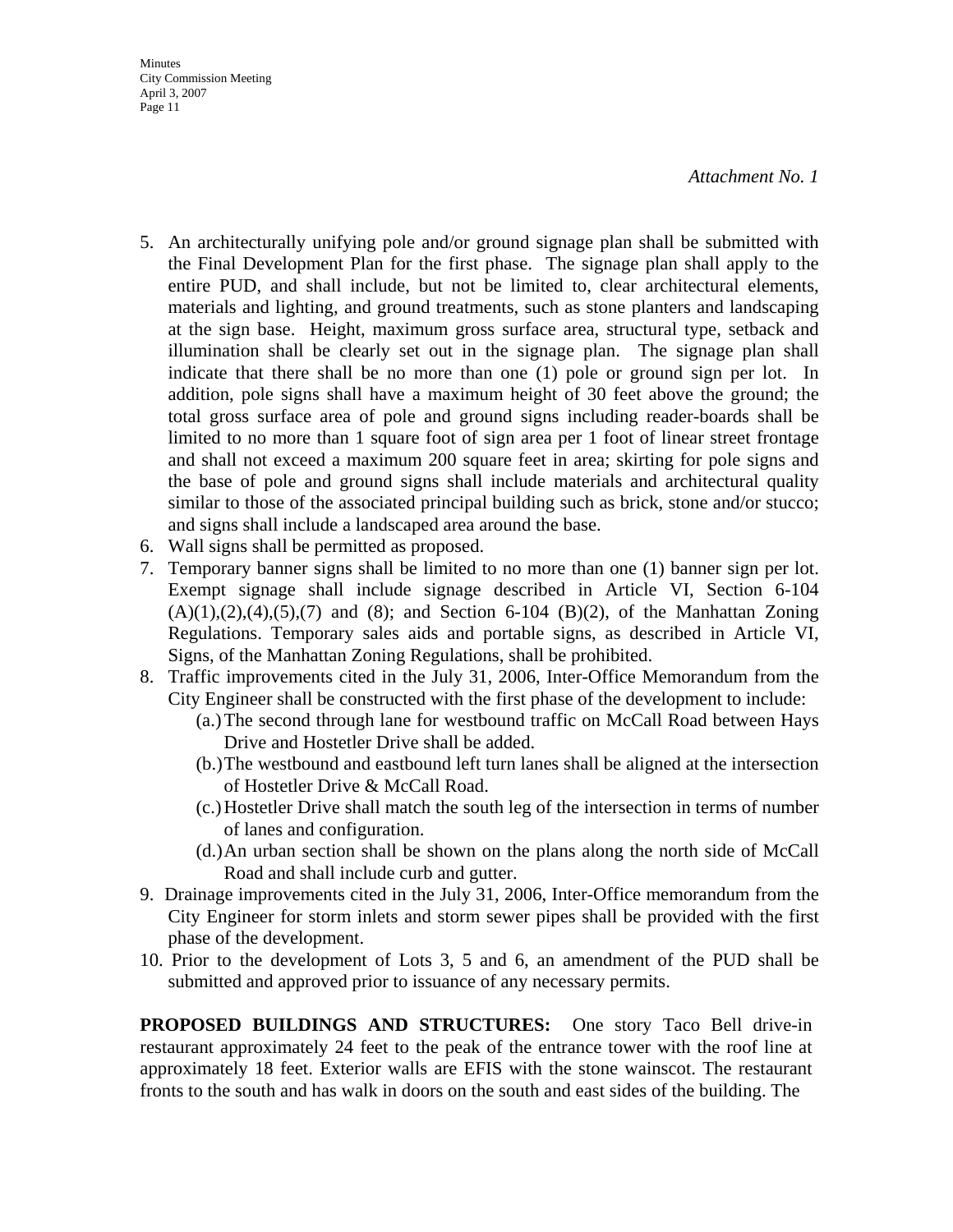*Attachment No. 1* 

drive-in window is along the west side of the building and can be accessed from the north or south curb cuts and exits to the south to parking lot. The drive–in lane on the north side of the restaurant is one lane in width for ordering and expands to 24 feet in width for passing vehicles in line. The stacking lane provides space for at least eight cars. Forty seven off-street parking spaces are proposed. Based on occupancy and staffing, the restaurant would be required to provide 30 stalls. Access is from Limey Place and Goodfood Place. The driveway alignments of the northern curb cut to the site will align with a proposed IHOP curb cut to the north (a concern expressed by the Planning Board with the approval of the Limey Place PUD).

## **PROPOSED LOT COVERAGE**

Proposed lot coverage: building (4%), drives, parking, and travel easement (65%), and open/landscaped space( 31%).

### **PROPOSED SIGNS**

The pole sign is along the McCall Road frontage and is 30 feet in height with the sign portion of the sign 93 square feet in area. The base is a stone veneer to match the building stone. The base is in a landscape space along the street frontage and parking lot. Wall signs are externally and internally lit and well scaled to the building facades.

**PROPOSED LIGHTING:** Light poles are a cut-off design. Exterior wall mounted lights illuminate both wall signs and exterior areas.

# **MATTERS TO BE CONSIDERED WHEN AMENDING A PLANNED UNIT DEVELOPMENT**

**WHETHER THE PROPOSED AMENDMENT IS CONSISTENT WITH THE INTENT AND PURPOSE OF THE APPROVED PUD, AND WILL PROMOTE THE EFFICIENT DEVELOPMENT AND PRESERVATION OF THE ENTIRE PUD:** The proposed use and site is consistent with the commercial highway business nature of the PUD and is intended for relocation of businesses from the north Manhattan Marketplace PUD Wendy's and Pizza Hut, as well as new and similar businesses such as IHOP and the proposed Taco Bell.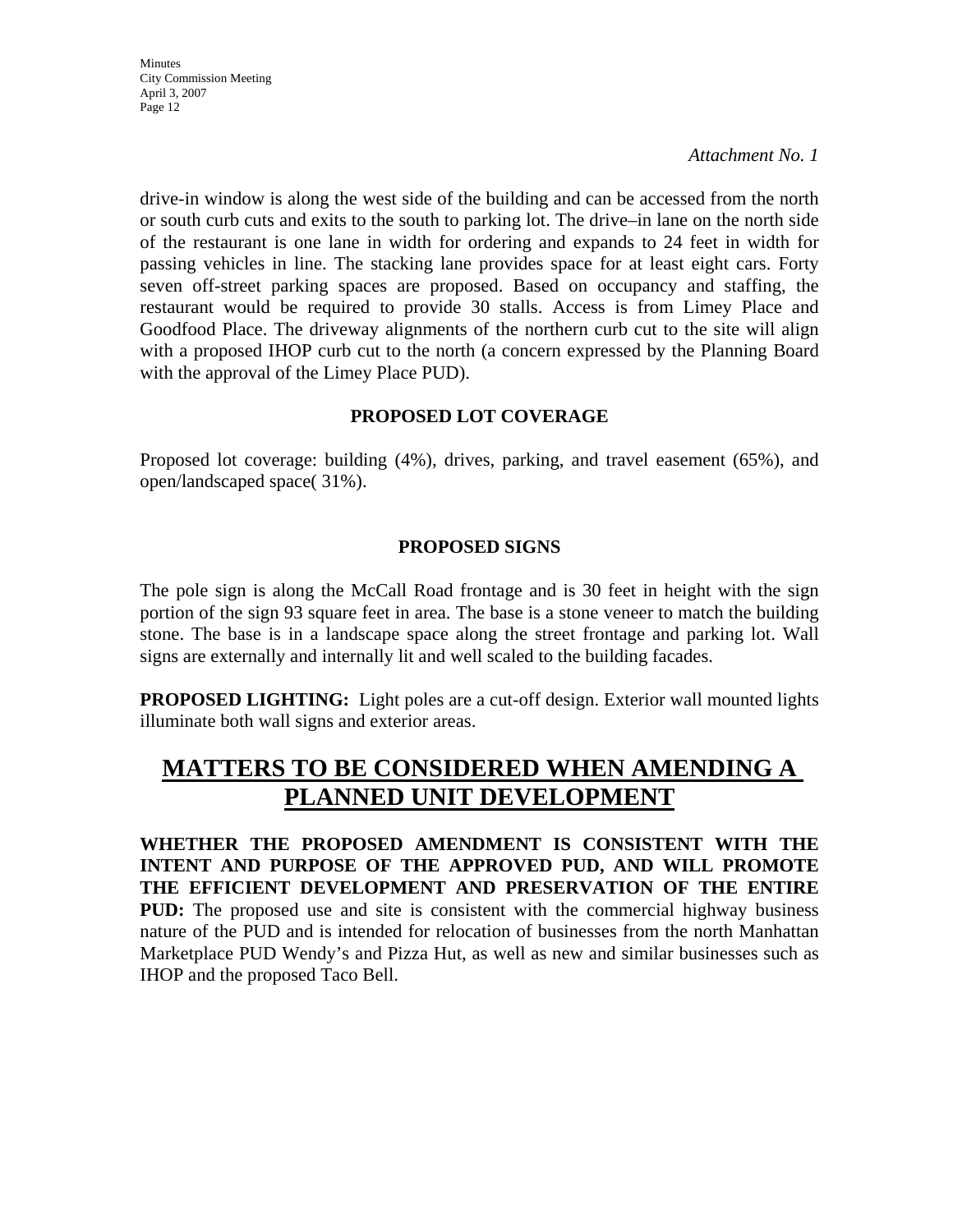*Attachment No. 1* 

**WHETHER THE PROPOSED AMENDMENT IS MADE NECESSARY BECAUSE OF CHANGED OR CHANGING CONDITIONS IN OR AROUND THE PUD, AND THE NATURE OF SUCH CONDITIONS:** The amendment is necessary because the specific occupant of the site was unknown at the time the PUD was approved. It was generally expected that a drive-in restaurant would develop on Lot 3.

**WHETHER THE PROPOSED AMENDMENT WILL RESULT IN A RELATIVE GAIN TO THE PUBLIC HEALTH, SAFETY, CONVENIENCE OR GENERAL WELFARE, AND IS NOT GRANTED SOLELY TO CONFER A SPECIAL BENEFIT UPON ANY PERSON:** The proposed amendment was anticipated with the original approval and no adverse impact on the public is expected. The proposed use is a permitted use in the PUD and does not grant a special benefit to any person.

# **ADDITIONAL MATTERS TO BE CONSIDERED WHEN AMENDING A PLANNED UNIT DEVELOPMENT**

**1. LANDSCAPING:** Landscaping exceeds that proposed with the approved PUD and consist of canopy, ornamental and evergreen trees, shrubs and lawn areas and foundation plantings to be owned and maintained by the owner. Landscaped areas will irrigated with underground systems.

**2. SCREENING:** The 8 foot block wall dumpster is located in the northeast part of the site with materials consistent with the building materials.

**3. DRAINAGE:** The site will drain to storm sewers.

**4. CIRCULATION:** Access is from McCall Road, Limey Place and Goodfood Place, which are Travel Easements that are privately owned and maintained by the owners of Lots 1-4.

**5. OPEN SPACE AND COMMON AREA:** Each lot is individually owned and consists of building, off-street parking and landscaped areas.

**6. CHARACTER OF THE NEIGHBORHOOD:** Generally characterized as a mix of retail and industrial service businesses.

**EXISTING USE:** Vacant commercial lot.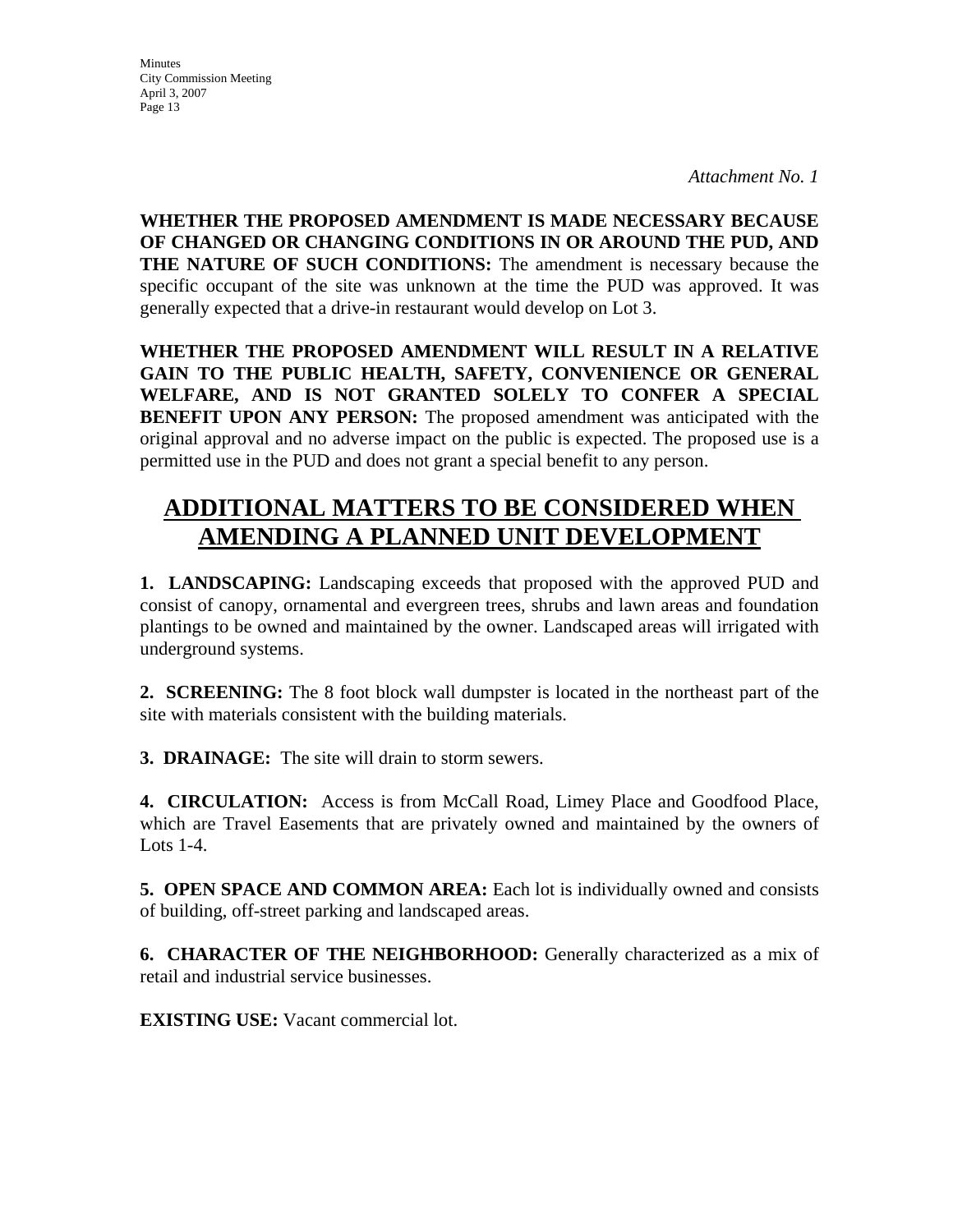*Attachment No. 1* 

**PHYSICAL AND ENVIRONMENTAL CHARACTERISTICS:** Generally a flat site located in the build-able portion of the 100 Year Flood Plain. The 100 Year Flood elevation is 1008 feet. Finished floor elevation of the proposed building is 1011.50 feet, or 3 feet above the flood elevation. The site drains to the west to the drainage ditch along Tuttle Creek Boulevard and partly to the north along Hostetler Drive to undersized storm water inlets.

## **SURROUNDING LAND USE AND ZONING:**

**(a.) NORTH:** Lot 1, future IHOP site in Limey Pointe and industrial services; I-2 District.

**(b.) SOUTH:** McCall Road, American Legion, Super-Walmart; C-5 and PUD.

**(c.) EAST:** Limey Place travel easement, Lot 4, Hostetler R.

**(d.) WEST:** Lot 2, Limey Pointe, Wendy's restaurant under construction, Tuttle Creek Boulevard, N. 3rd Street, highway and neighborhood commercial businesses on N. 3rd Street; Limey Pointe PUD, C-5 and C-2, Neighborhood Shopping District.

**GENERAL NEIGHBORHOOD CHARACTER:** Generally characterized as a mix of retail and industrial service businesses.

**SUITABILITY OF SITE FOR USES UNDER CURRENT ZONING:** Limey Pointe PUD uses: Permitted Uses include all of the Permitted and Conditional Uses of the C-5, Highway Service Commercial District, except for Adult Businesses, which will not be allowed. Drive-in restaurants are a permitted use in the PUD and the site is suitable for the use.

**COMPATIBILITY OF PROPOSED DISTRICT WITH NEARBY PROPERTIES AND EXTENT TO WHICH IT MAY HAVE DETRIMENTAL AFFECTS:** The site is commercial growth corridor and its development as a commercial PUD should be compatible with the surrounding neighborhood.

**CONFORMANCE WITH COMPREHENSIVE PLAN:** The Future Land Use Map for the Northeast Planning Area designates the site as Community Commercial (CC). The PUD amendment is in general conformance to the Comprehensive Plan.

**ZONING HISTORY AND LENGTH OF TIME VACANT AS ZONED:** The site has been zoned various commercial and industrial districts over time. Annexation was in 1968 and 1969. Commercial and industrial buildings have occupied the site. Limey Pointe PUD was approved on September 5, 2006 (Ordinance No. 6566).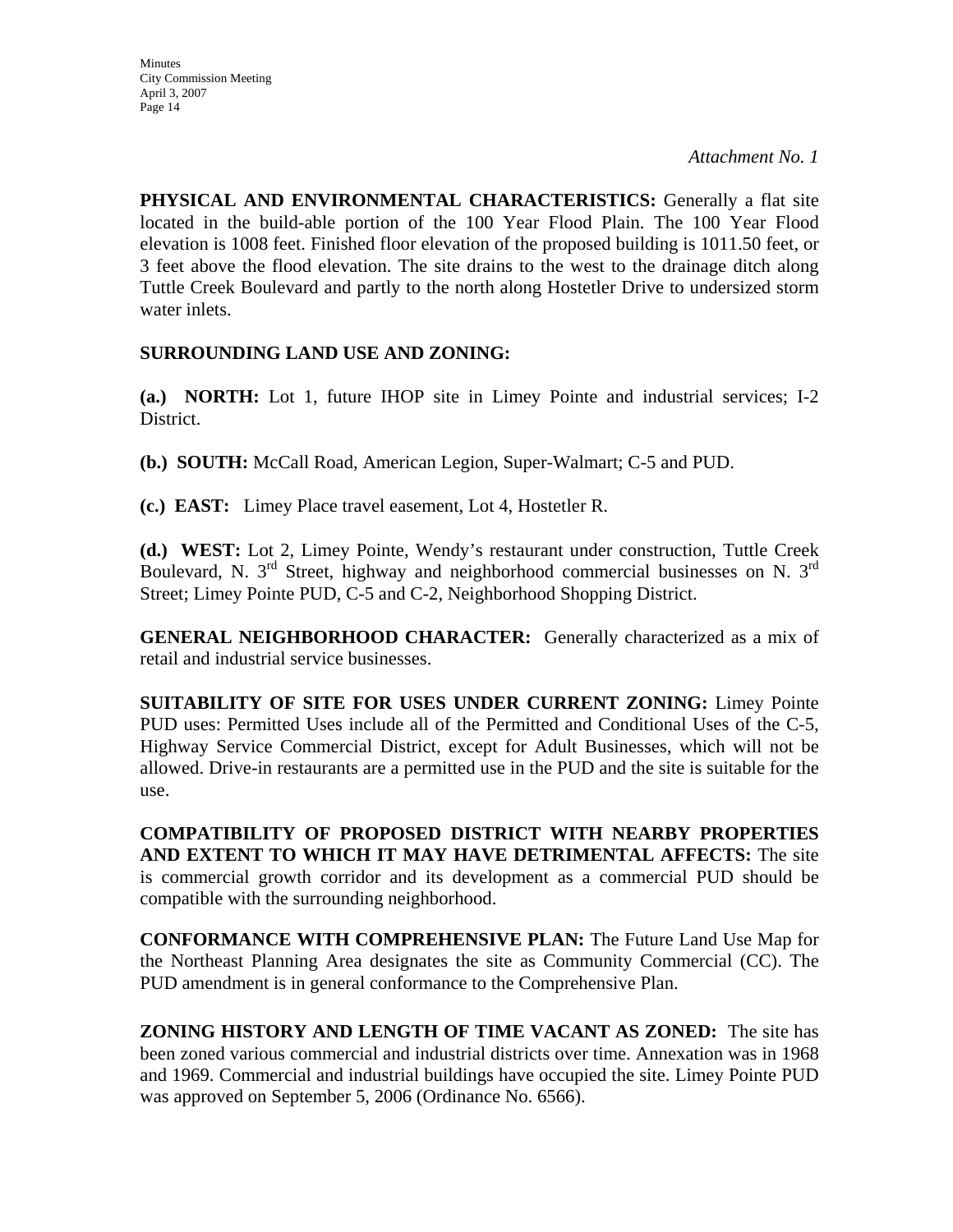*Attachment No. 1* 

**CONSISTENCY WITH INTENT AND PURPOSE OF THE ZONING ORDINANCE:** The amendment is consistent with the approved PUD and Zoning Regulations.

**RELATIVE GAIN TO THE PUBLIC HEALTH, SAFETY AND WELFARE THAT DENIAL OF THE REQUEST WOULD ACCOMPLISH, COMPARED WITH THE HARDSHIP IMPOSED UPON THE APPLICANT:** There appears to be no gain to the public if the amendment is denied and it may be a hardship to the owner if the amendment is denied. The proposed land use and PUD were approved in 2006.

**ADEQUACY OF PUBLIC FACILITIES AND SERVICES:** Adequate street, sanitary sewer, storm sewer, and water are available.

## **OTHER APPLICABLE FACTORS:** None.

## **STAFF COMMENTS:**

City Administration recommends approval of the proposed Amendment of Lot 3, Limey Pointe Commercial Planned Unit Development District and Ordinance No. 6566, and the Final Development Plan, with the following conditions of approval:

1. The Final Development Plan shall be subject to the conditions of approval of Ordinance No. 6566.

## **ALTERNATIVES:**

- 1. Recommend approval of the proposed Amendment of the Limey Pointe Commercial Planned Unit Development, and Ordinance No. 6566, and the Final Development Plan, stating the basis for such recommendation.
- 2. Recommend denial of the proposed Amendment of the Limey Pointe Commercial Planned Unit Development, and Ordinance No. 6566, stating the basis for such recommendation.
- 3. Table the proposed Amendment to a specific date, for specifically stated reasons.